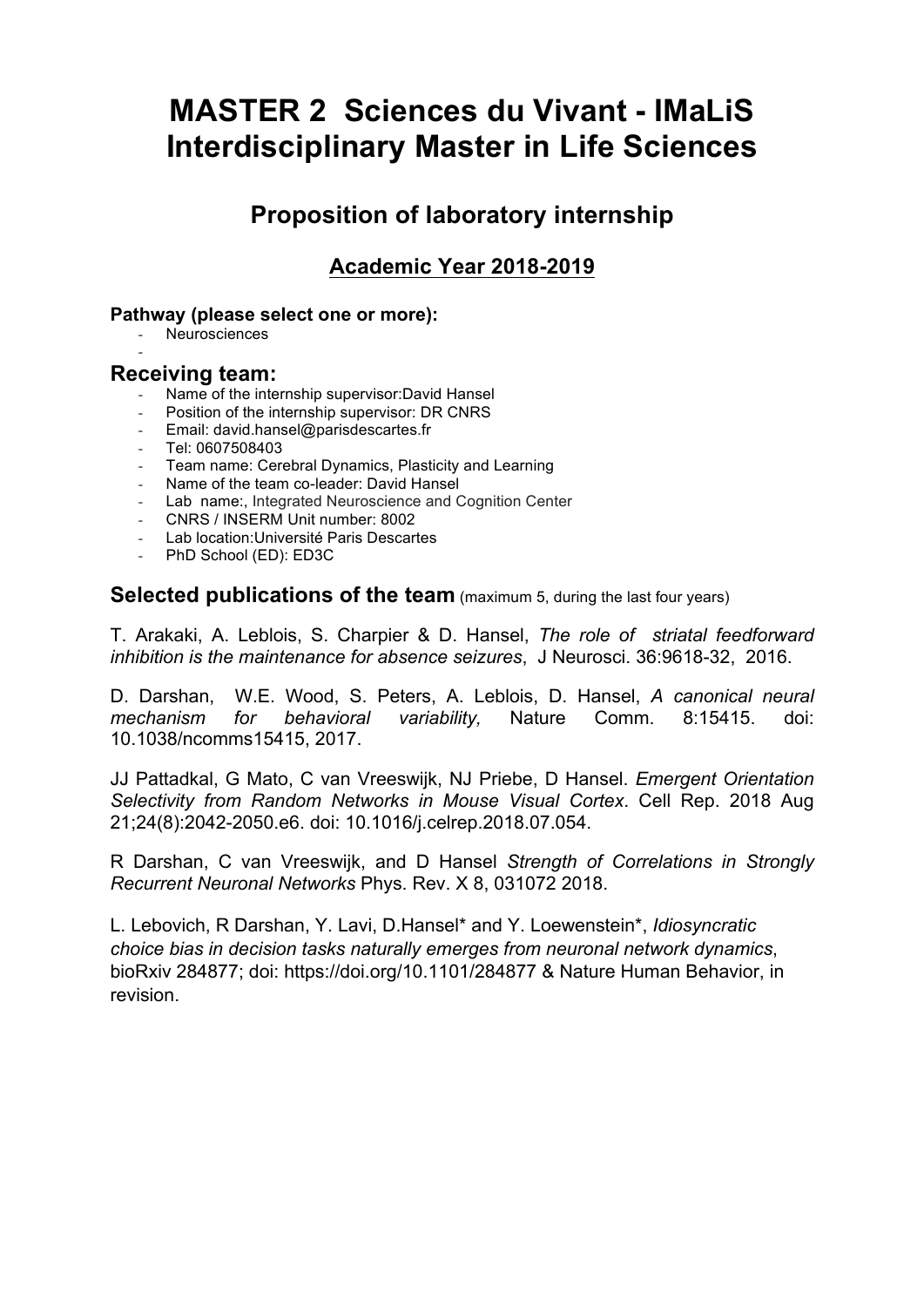## **Research project of Remi Baroux**

**Title of the proposed project**: Recurrent dynamics and competition in basal ganglia

**Description of the project**: Basal ganglia (BG) are crucial in motor program selection. BG are also involved in movement disorders. In particular, BG neuronal activity in Parkinsonian animals and patients is more oscillatory and more synchronous than in normal individuals.

The cortex-basal ganglia-thalamic network involves many feedback loop of different polarities. In previous work we have developed a minimal computational model of BG network dynamics in nonhuman primates<sup>1</sup>. Itrelies on the fact that the direct (cortex–striatum–GPi–thalamus– cortex) and the hyperdirect loops (cortex–subthalamic nucleus–GPi–thalamus– cortex) have different polarities. The dynamical competition between these 2 loops can provide the BG–cortex system with the ability to perform motor program selection. Under the assumption that dopamine potentiates corticostriatal synaptic transmission in the model, moderate dopamine depletion leads to a complete loss of this ability whereas high depletion can lead to synchronous oscillations. This model predicts that a loss of selection ability occurs before oscillations appear, suggesting that Parkinson's disease motor impairments are not necessarily related to abnormal oscillatory activity. Leblois et al.<sup>2</sup> tested this prediction in MPTP treated monkeys and reported evidence in line with the behavior of the model that synchronized oscillatory activity appears lately in BG during progressive Parkinsonism.

**Our goal** is to investigate the hypothesis that in rodents normal and pathological β range oscillations are of subcortical origin. Several feedback loops involving the thalamus and BG nuclei but not the cortex are identified in rodents. We will develop *in-silico* models of the cortex-BG-thalamus network. Its architecture will rely on published data groups<sup>3</sup>. It will have rate-based neuronal dynamics<sup>1</sup> for which numerical simulations can be guided by analytical calculations. It will simulate motor behaviors. To this end, the recurrent as well as feedforward connectivities will be functionally organized<sup>1</sup>. The network will perform action selection and movement generation in response to sensory cues represented as an external input to the cortex and/or striatum. The direction of the generated movement will be the direction of the population vector<sup>4</sup> of the cortical neuron activities. We will use this computational platform to test the role in the generation of pathological βrhythms of the different pathways embedded in the circuit. In particular, we will study the putative roles of the striato-pallidal loops (which include several striatal and pallidal sub- populations) as well the striato-pallido-thalamo-striatal loops. We will characterize in our model how the phase relationships between the activity of the different populations during sustained pathological βoscillations depend on the model parameters. We will also model "optogenetic" manipulations at different network locations and study their suppressing or enhancing effects on  $\beta$  activity. Comparison with experiments will shed light on putative mechanisms of pathological βactivity.

This project will be conducted in tight interaction with our collaborators T. Boraud, A. Leblois and N. Mallet, experimentalists at the Institute of Neurodegenerative Diseases (IMN, UMR 5293, Bordeaux). R. Baroux will primarily work on the development of the computational platform and on a first batch of tests to investigate its non-linear dynamics. Depending on the progress the other questions will be

addressed. 

#### **References:**

1- Leblois, A., Boraud, T., Meissner, W., Bergman, H. & Hansel, D. Competition between feedback loops underlies normal and pathological dynamics in the basal ganglia. *J. Neurosci.* 26, 3567-83 (2006). 2 -Leblois, A. *et al.* Late emergence of synchronized oscillatory activity in the pallidum during progressive Parkinsonism. *Eur. J. Neurosci.* 26, 1701–13 (2007).

3- Corbit, V. L. et al. Pallidostriatal Projections Promote Beta Oscillations in a Dopamine-Depleted Biophysical 4- Georgopoulos, A., Lurito, J., Petrides, M., Schwartz, A. & Massey, J. Mental rotation of the neuronal population vector. *Science (80-. ).* **243,** 234–236 (1989). Network Model. *J. Neurosci.* **36,** 5556–5571 (2016).